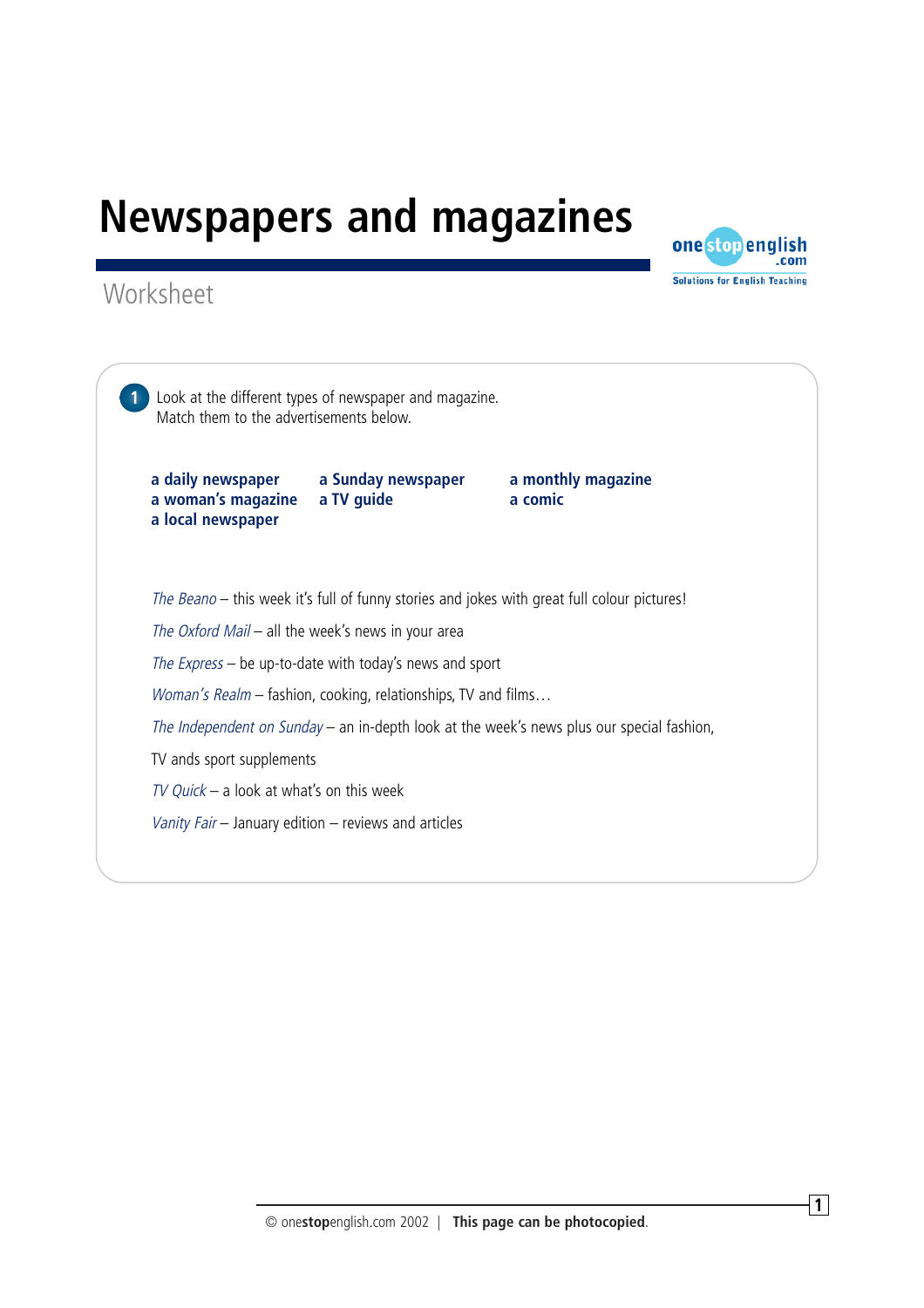

Worksheet

```
3 Who does what? Answer the questions with words from the list below.
   a journalist a paper boy/girl a media mogul
   an editor a newsagent a columnist
   Who delivers newspapers?
   Who sells newspapers in a shop?
   Who owns newspapers?
   Who writes articles in newspapers?
   Who writes regularly for the same newspaper?
   Who decides what goes where in the newspaper?
4 You find these things in a newspaper. Which do you find on the front page, which on the
    back page, and which do you find on the inside pages.
2 Find the odd word put in each list.
   These are jobs on a newspaper. Two are writers, but which one decides what goes in the
   newspaper?
   a journalist a reporter an editor
   Two of these words are places which sell newspapers and magazines. Which one is a person who
   sells them in the street?
   a newsagent's a news vendor a newspaper stand
   Two of these types of newspaper are serious with long articles about politics and economics. Which
   type of newspaper is small with lots of pictures and articles about scandal and sport?
   a broadsheet a tabloid a quality newspaper
   Two of these words are things written in a newspaper. Which one is on TV or radio?
   a news report an article a newsflash
```
**a crossword a TV page a report on a football match**

**a cartoon strip a review of a film a headline story**

**an exclusive**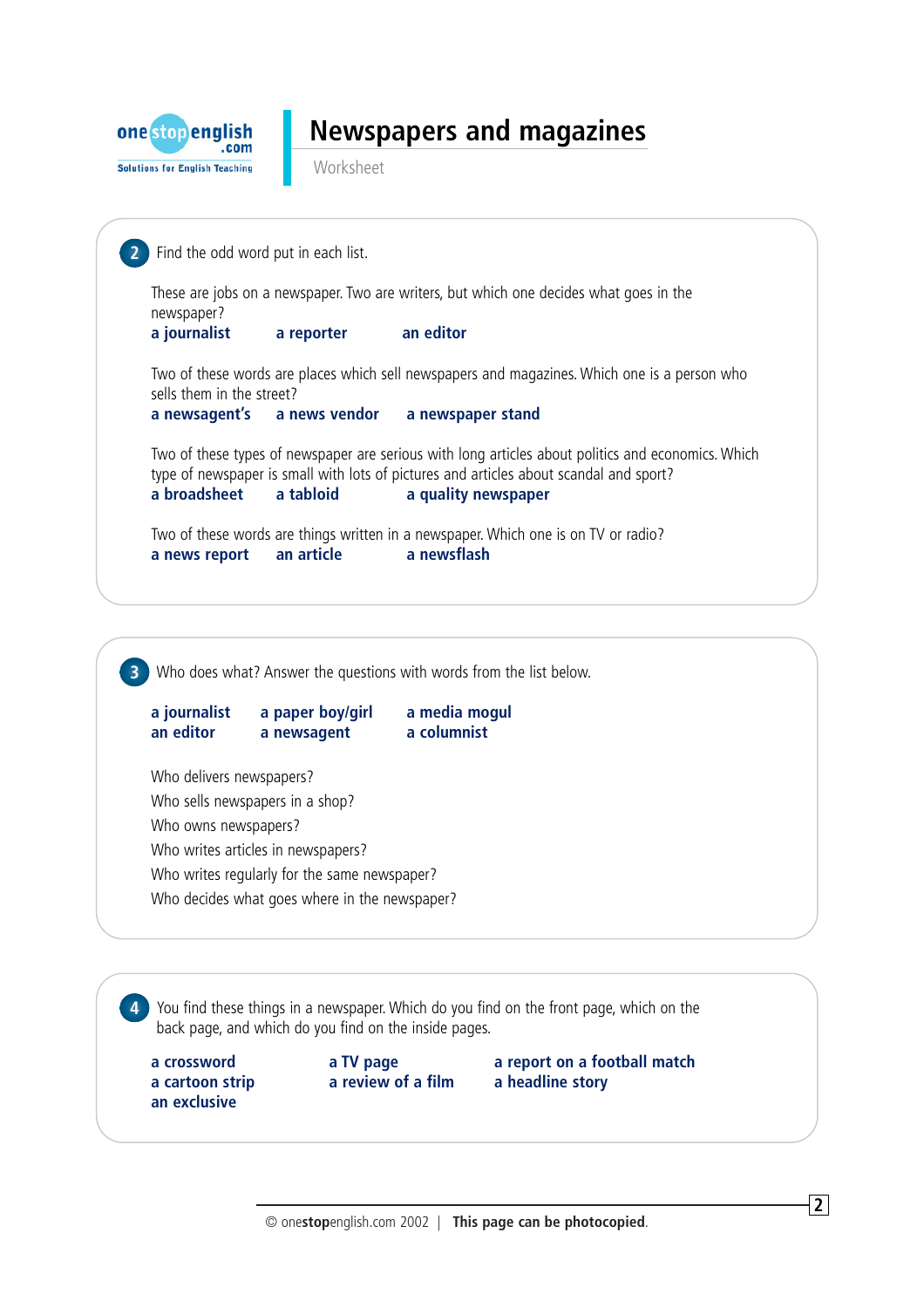

Worksheet



**3**